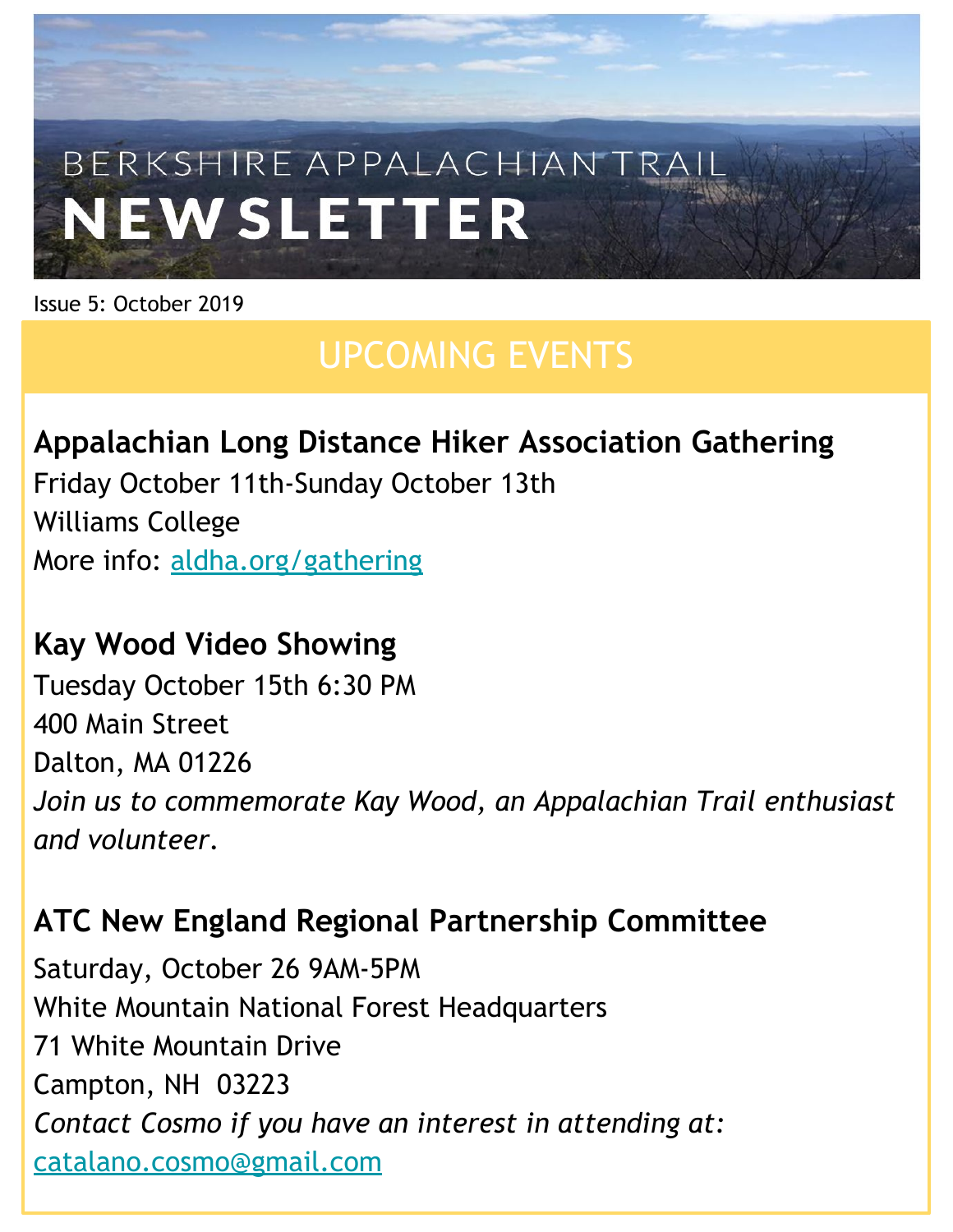#### SHAYS REBELLION SIGN INSTALLATION

#### *By Cosmo Catalano*

On August 27th, a cool, pleasant morning greeted Mike, Steve, Don, Cosmo and Adam as we installed a new interpretive kiosk at the Shays' Rebellion monument.

Working in the middle of the Housatonic valley, digging was very easy, and we were quickly able to create a good foundation for the support posts.We fastened the sign board to the posts and did a quick check to make sure everything fit before putting the roof together.Once that was done, we stood it up and packed the dirt in tightly around the posts.

A temporary paper draft of the interpretive information was attached to the sign board and covered with clear vinyl. In a few weeks, a final version will be printed in color on weather resistant PVC, attached to the board and surrounded by wood trim.



*Left to Right: Steve Smith, Adam North, Mike Brick, and Don Fairbanks assisting to fill in the holes dug. Photo Credit: Cosmo Catalano*

### TREE FELLING AT HEMLOCK SHELTER

*By Cosmo Catalano*

On August 20th, Jim, Don, Charlie, Mike and Cosmo were joined by Joanne to address the hazard trees noted after our review of the Hemlocks site in May. Joanne and Don did some clipping and cleaning of both Hemlocks and Glen Brook while the remainder of the crew worked on rigging the trees so they could be pulled down in a controlled manner. The first step is getting a rope into the tree. We used a slingshot from ATC to launch weighted line into the tree and used it to pull up the stronger pulling rope.

Once the rope is secure, we make some weakening cuts in the trunk of the tree and then use a hand winch to pull the tree down in exactly the right direction. While the stump is considerably mangled by pulling the tree down rather than letting it fall, we are able to guide the tree so it misses the shelter and other healthy trees.

All in all, we felled 4 trees with no significant issues. We even entertained a hiker who shot some video of one of the trees going down. We ended the day moving the privy outhouse over the crib that Don spent the morning emptying of year old composted waste.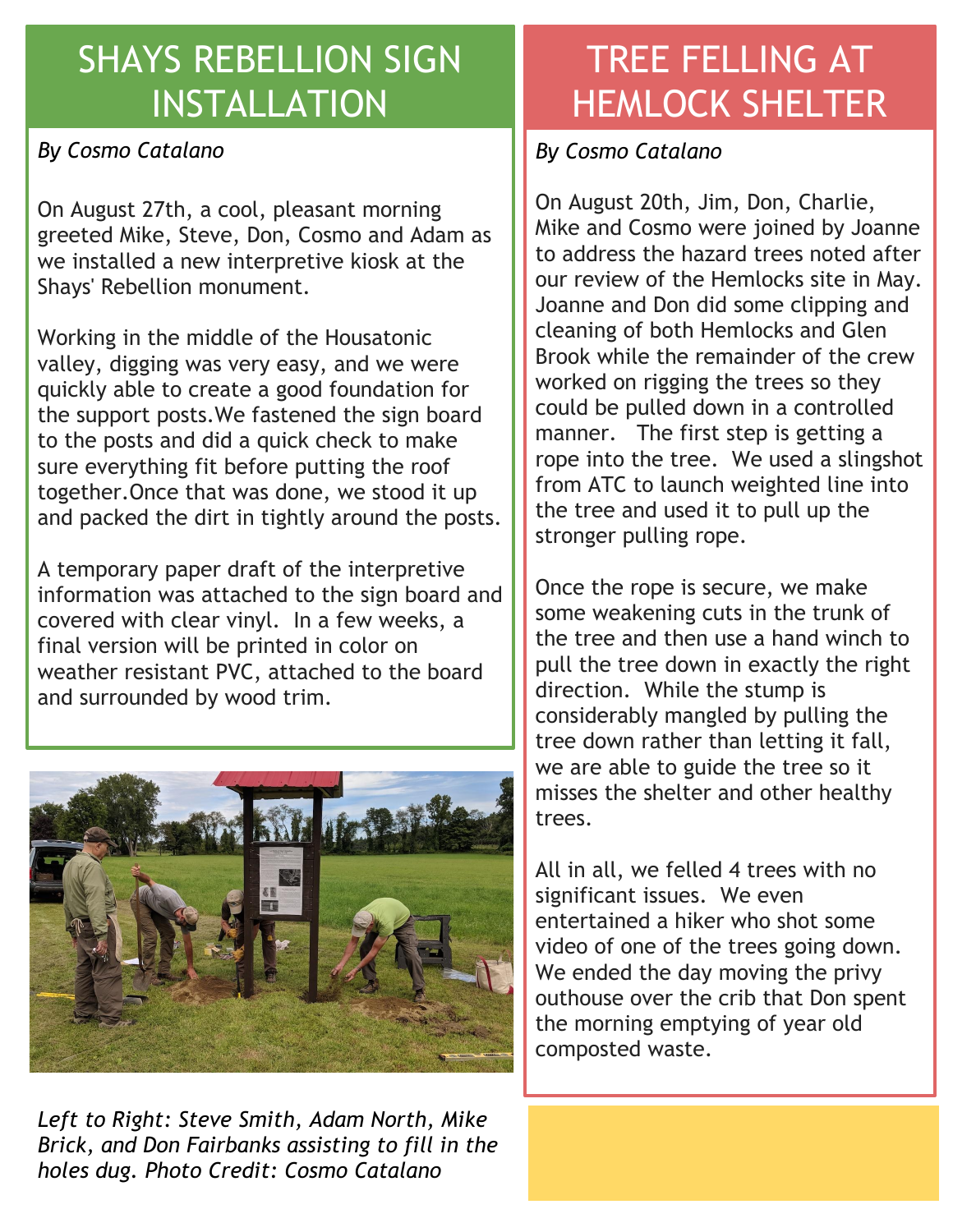#### HISTORY THROUGH STORIES- SHAKER CAMPSITE

The town of Tyringham was incorporated in 1762. Soon after, a few Shakers arrived and began worshipping in homes. Their lifestyle and worship involved dancing, celibacy, and living communally in dormitories. The early years were characterized by fierce persecution as mobs of the more "conventional" Christians resorted to whipping and beating their Shaker neighbors. Despite this, their numbers grew and, in 1792, they began to build a village of their own just a few hundred yards uphill of Shaker Campsite along Fernside Road.

Although farming was their chief occupation, maple sugar production was also an important activity of this early community. In 1846, over 5,000 trees were tapped for syrup and sugar. Craftsmen made ox yokes and ax handles from lumber produced by water- powered sawmills. Seeds were grown, packaged, and sold. A seed house five stories high was erected for this enterprise in 1854. Shaker women spun and wove their own wool into cloth for simple Shaker garments. Life was good as abundance flowed from the fields and forests. The population peaked in 1850 with 93 adults.

There was, however, trouble in paradise. Though the historical record does not reveal the exact cause for the decline, in 1858, 23 members of the Tyringham family of Shakers departed. It was a staggering blow to the already struggling community. Things began to decline more when in 1876, the last Shaker property in Tyringham was sold and the last few elderly Shakers moved away to Hancock Shaker Village.

A Shaker member, Sister Elizabeth Thornber wrote in 1905:

*"I wish it was in my power to give you the history of the many beautiful, sweet, noble lives that have lived and died at dear old Fernside. Souls that lived as pure, holy, consecrated lives as I believe it is in the power of mortals to live in this world-- I can only say that, as I look back on my childhood days, I feel they were spent with saints, although I did not sense it then, as I have since, in my advanced years."*

The Shaker Settlement endured less than a century; long compared to the record of utopian communities in general, but short by Shaker standards. Today, only a few physical vestiges remain of what was once a vibrant community of faith and industry. A Shaker ruin is adjacent to the Shaker Campsite. If you go in search of these relics, please to not disturb any stone structures or dig for artifacts.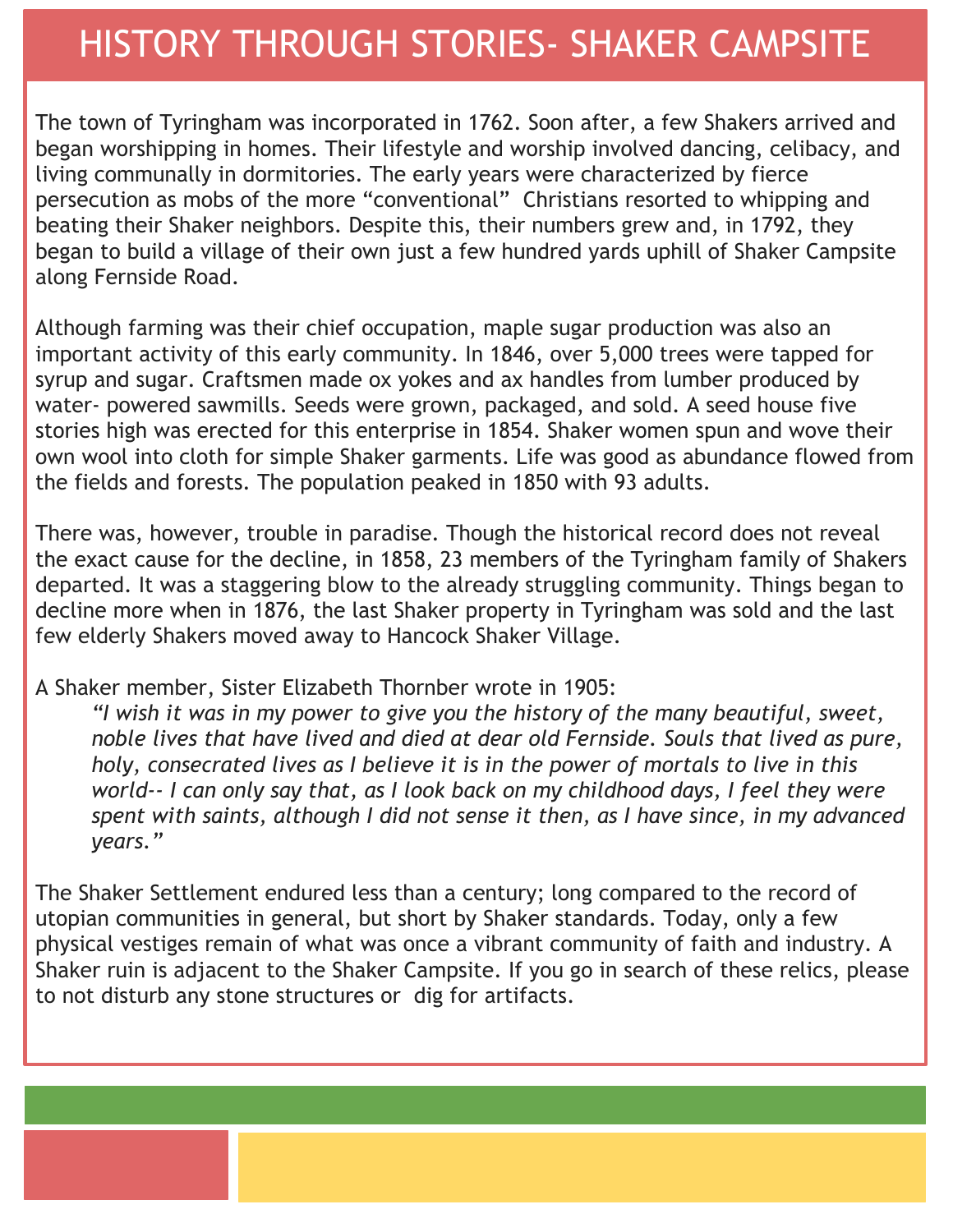#### VOLUNTEER SPOTLIGHT

Deb Phillips is a passionate woman who has a deep love and devotion to the outdoors and her community. Deb began working on trail stewardship in South Berkshire County with Christine Ward when they started the Great Barrington Trails and Greenways about 10 years ago; this quickly led to her work with the Appalachian Trail Conservancy as Great Barrington earned its designation as an Appalachian Trail Community. Deb has always been someone who loved the outdoors; she reminisced on taking her children up north for a week annually to go hiking and camping for most of their childhood, as well as hiking on her own time.

Currently, she is a Great Barrington AT Community Member. When you speak with her, you can tell she is passionate about the relationship of people and our natural resources. As an AT Community Member, she enjoys building the connection of trail to town and well as engaging the community in the hopes that if the community loves the trail, they will be willing to help preserve it and its natural resources. Her goal is to create a link that flows both ways for the trail to town and the town to aid with the trail as well as getting people in the great outdoors. Many trail towns use the trail as an economic driver for their community, however, Great Barrington's work as a Trail Community is focussed on being a support system for the trail.

When Deb is not helping out on the trail she is a Nutritionist with her own private practice as well as gives back to her community by creating a healthy infrastructure through connections and services as well as being a board member for Greenagers, a youth environmental group. Additionally, she hikes when she can, gardens and enjoys reading.

Currently, she has a mission to step foot on the Appalachian Trail in every state it goes through. So far she has completed 5 of the 14! During our interview, as parting words, Deb explains; "I am hopeful that the A.T. is inspirational for people and it builds links not just to the A.T. but to stewardship of all our natural resources." Deb, Thank you for all your hard work in your community and helping to build that link between people and their environment!